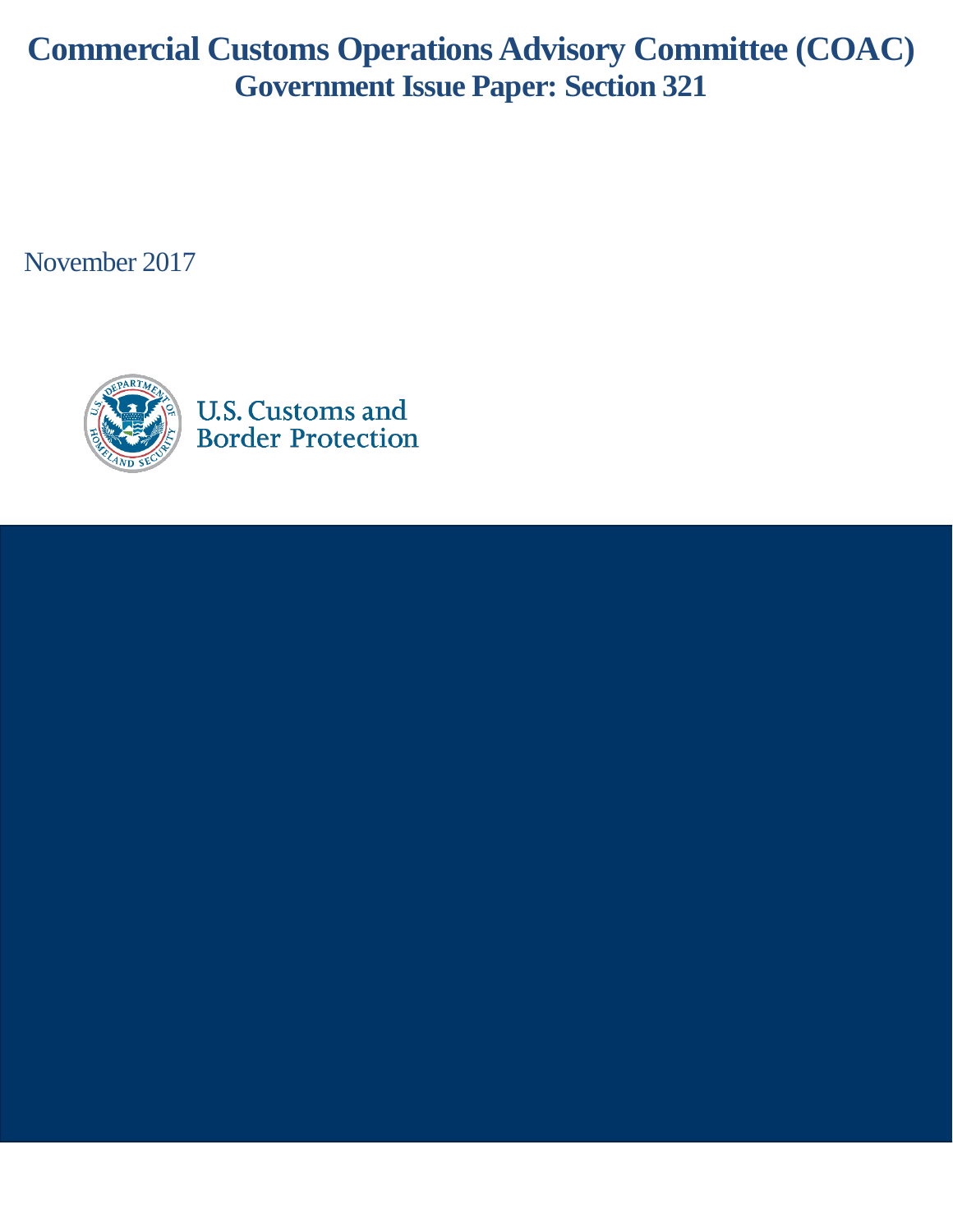## Office of Trade/Trade Policy and Programs Section 321

## **Action Required:** Informational

## **Background:**

- Section 321, De Minimis is the process by which cargo can be imported by one person on one day and as cited in 19 CFR 10.151. The value of the imported cargo may be free of duties and taxes. All existing processes and restrictions for these shipments remain the same. Only the increase in value from \$200 to \$800 has changed as required by Trade Facilitation and Trade Enforcement Act (TFTEA) (Pub. L. 114-
	- 125). It is intended to streamline and facilitate the movement low value shipments. The conditions are: o The shipment must be imported by one person on one day;
		- o The importer must provide evidence of the value by an oral declaration or the bill of lading (or other
		- document filed as the entry) or a manifest listing each bill of lading;
		- o Consolidated shipments addressed to one (ultimate) consignee shall be treated as one importation;
		- o No alcoholic beverage, perfume containing alcohol (except where the aggregate fair retail value in the country of shipment of all merchandise contained in the shipment does not exceed \$5), cigars, or cigarettes shall be exempted from the payment of duty and tax under these provisions;
		- o The exemption to entry is not to be allowed in the case of any merchandise of a class or kind provided for in any absolute or tariff-rate quota, whether the quota is open or closed. In the case of merchandise of a class or kind provided for in a tariff-rate quota, the merchandise is subject to the rate of duty in effect on the date of entry
- One of the provisions of the TFTEA was to establish a 15-day mandatory implementation of an increase in the De Minimis value exemption (Section 321). This provision was implemented timely on March 10, 2016.
- CBP published a rulemaking on August 26, 2016, conforming the amount of the exemption in the regulations to the statutory amount, as well as amending certain regulatory provisions which set forth exceptions to the applicability of the exemption for certain shipments. CBP issued that document as an interim rule, effective immediately upon publication; ample opportunity for public comment was provided for in the interim rule.
- CBP has issued policy guidance to the field. Ports were instructed to amend its standard operating procedures to reflect the increase in the De Minimis identified in the policy guidance and muster by March 10, 2016. Additional information will be provided as it becomes available including possible new limitations based on partner government agency (PGA) requirements or revenue protection initiatives.
- Increasing the value limit of Section 321 will provide for a larger percentage of cargo to enter into the U.S. under the Section 321 rule. This intends to streamline and facilitate the movement of trade.

### **Issue:**

• To brief and discuss with external stakeholders the CBP automated solutions. The TFTEA increased the De Minimis value exemption to \$800.

### **Current Status:**

In February 2017, COAC formed the E-Commerce/Sect 321 working group under the Trade Modernization Subcommittee. The working group was created to identify challenges for the trade community, public, customs brokers, and the government surrounding the increasing volume of e-commerce and section 321 shipments. In March 2017, the COAC section 321 "Team" was created to identify, and create solutions for challenges due to the De Minimis level change per TFTEA, and both groups were combined in May 2017. A COAC section 321 working group meeting was held on August 2-3, 2017, to discuss future recommendations. Those recommendation were presented to CBP at the COAC committee meeting on August 23, 2017.